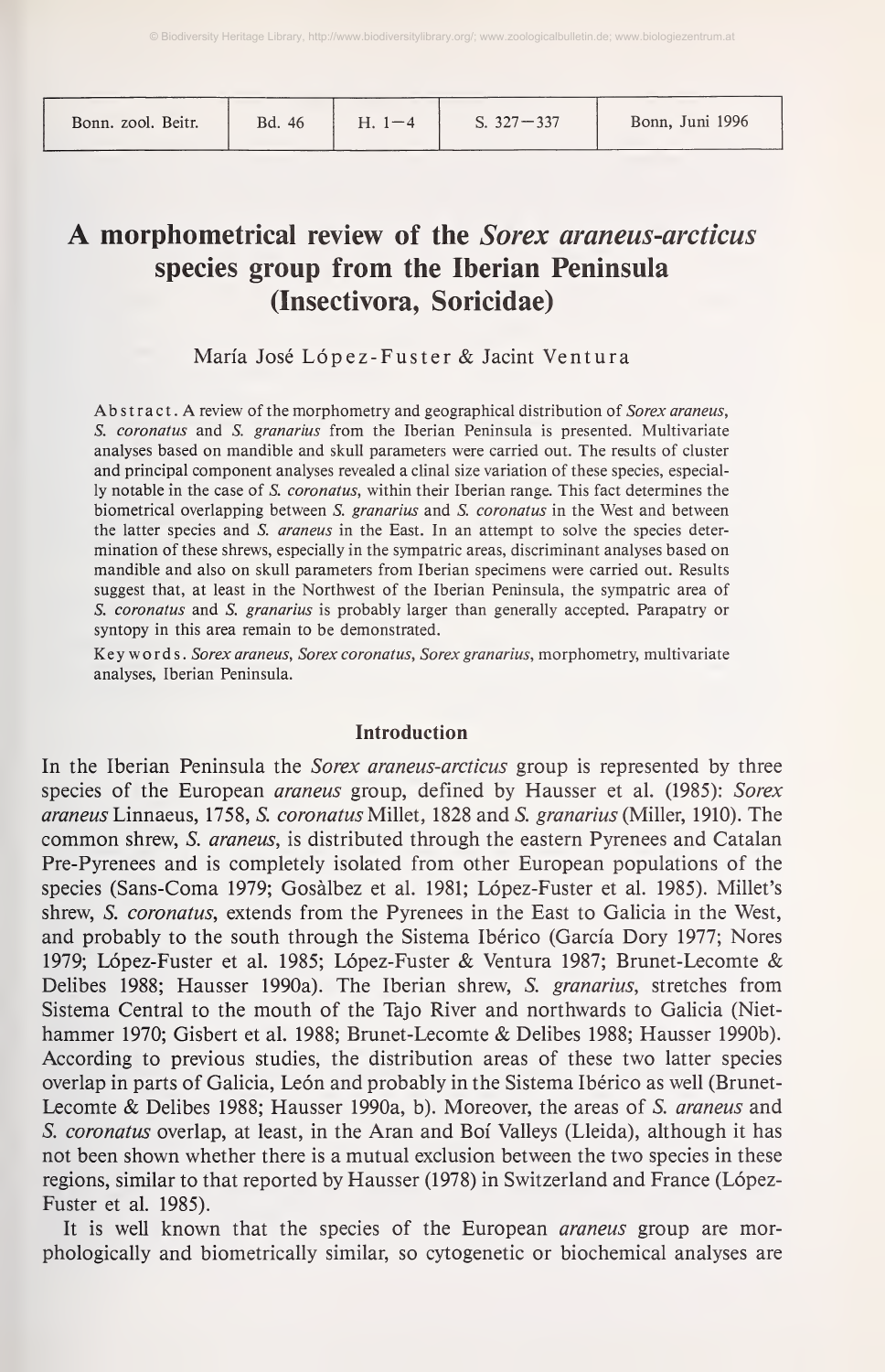#### 328 M. J. López-Fuster&J. Ventura

often the only way to ensure correct specific determination (Meylan & Hausser 1978; Hausser et al. 1975; Catzeflis et al. 1982; Hausser & Zuber 1983). Nevertheless, it has been shown that multivariate analyses, based on craniometrical characters, can pro vide a satisfactory approach to the determination between these species, and may be very useful when cytogenetic and biochemical analyses are not available or cannot be used, e. g. in owl-pellet material. Until now, the morphometrical differentiation between S. *coronatus* and S. *araneus* could be attained mainly by means of the discriminant function of Hausser & Jammot (1974), which was calculated from central-European specimens. Although this function has been applied to some Spanish populations (Sans-Coma 1979; López-Fuster 1983; López-Fuster et al. 1985), its efficency has not been demonstrated in the Iberian sympatric area. On the other hand, a discrimination between S. coronatus and S. granarius must be performed on the basis of subjective criteria of shape and size (Miller 1912; Hausser et al. 1975; Ñores 1979), or by the vague method proposed by Brunet-Lecomte & Delibes (1988), based on the simultaneous application of two very complicated discriminant functions. All these multivariate methods are carried out using mandible measurements, thus lacking biometrical procedures that would permit the specific determination by skull parameters.

In this study we undertake a review of the morphometry and geographical distribution of the species of the European *araneus* group in the Iberian Peninsula. Likewise, in order to facilitate their morphometrical species diagnosis, especially in areas of sympatry, discriminant analyses of mandible measurements from Iberian specimens are presented. In addition, and whenever possible, discriminant analyses of skull variables are also performed.

#### Material and methods

For analyses, 157 skulls and 351 mandibles of shrews from 48 localities of the Iberian Peninsula were used (Tab. 1, Fig. 1). Specific determination was carried out taking into account morphological and morphometrical traits (Miller 1912; Hausser & Jammot 1974; Hausser et al. 1975; Ñores 1979) and the geographical origin of the specimens.

The following measurements were taken: TCL: total cranium length; CBL: condylobasal length; RL: rostral length; SCL: skull case length; SBL: staphylion-basion length; UDS: length of the upper dental series;  $P^4 - M^3$ :  $P^4 - M^3$  length; IOW: interorbital width; ZW: zygomatic width; SCW: skull case width;  $\alpha$ : labial mandibular length;  $\beta$ : articular process length;  $\gamma$ : inclination of the coronoid process;  $\delta$ : mandibular foramen; IAL: incisor-angle length; ML: mandibular length; AL: articular length of the mandible; ITF: length of the internal temporal fossa; LDS: length of the lower dental series; C-M<sub>3</sub>: C-M<sub>3</sub> length;  $M_1$ -M<sub>3</sub>:  $M_1$ -M<sub>3</sub> length;  $LM_3$ :  $M_3$  length; CH: coronoid height. Cranial measurements, AL and CH were taken with <sup>a</sup> Mitutoyo caliper. The other variables were measured with <sup>a</sup> Reichert Mak MS or <sup>a</sup> Nikon measurescope, according to the method decribed by Hausser & Jammot (1974). For measurement definitions, see López-Fuster & Ventura (1987) and Gisbert et al. (1988).

To summarize the geographical size variation of the species of the Sorex araneus-arcticus group in the Iberian Peninsula, cluster and principal component analyses were performed by means of the NTSYS-pc programs (Rohlf 1988), using the arithmetic averages of several populations reported in previous studies (see Sans-Coma 1979; López-Fuster 1983; López-Fuster & Ventura 1987; Gisbert et al. 1988). Samples of each species used in these analyses were as follows: S. araneus from the Catalan Pyrenees and Andorra (see Sans-Coma 1979; López-Fuster 1983); S. coronatus from the Aran Valley (Lleida), Hautes Pyrénées (France), Huesca, Guipúzcoa and Navarra, Asturias, and León (see López-Fuster & Ventura 1987); S.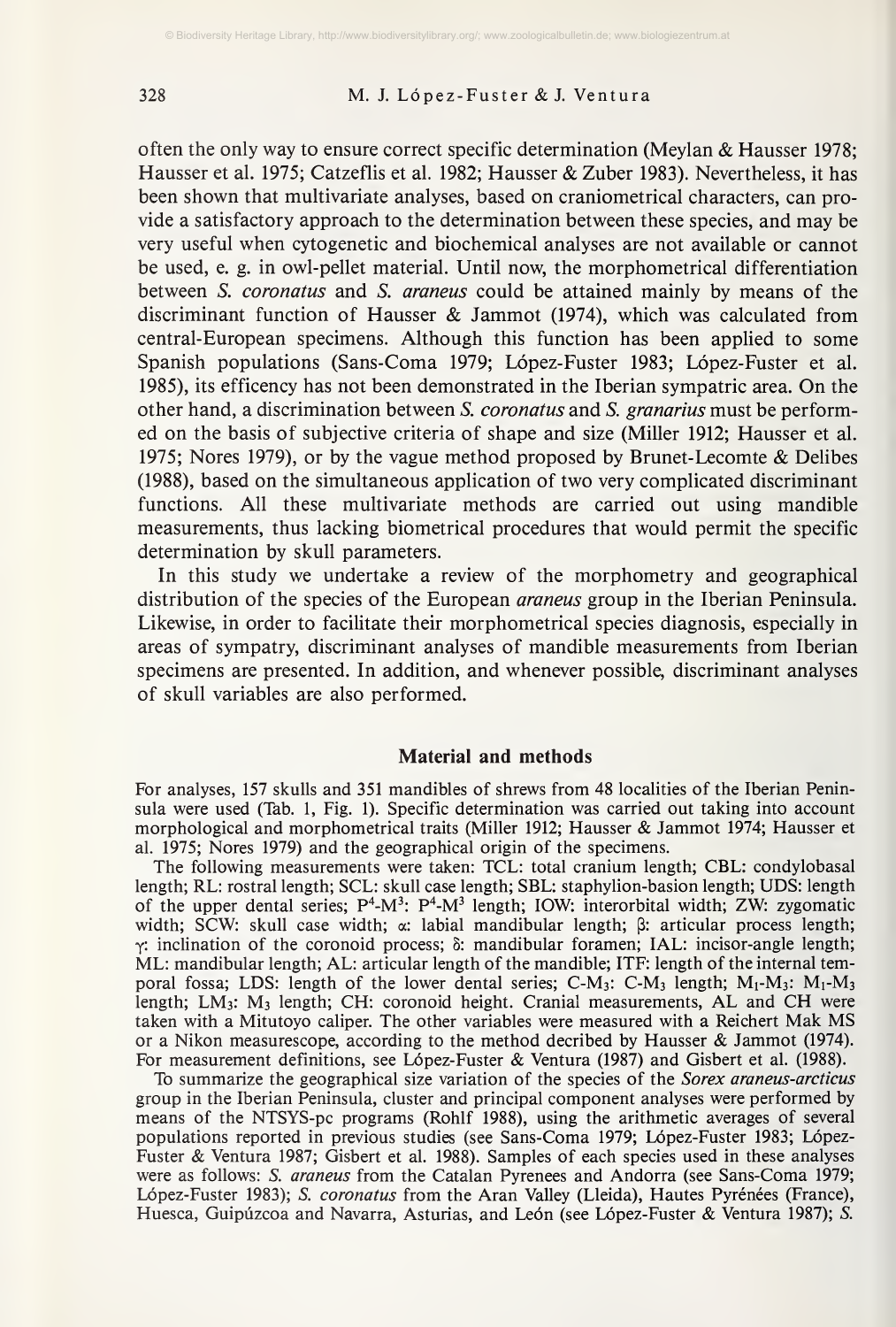Table 1: List of the material studied. S: species (A: S. araneus; C: S. coronatus; G: S. *granarius*); N: number of skulls (Sk) and mandibles (Md); M: material from captures (Cp) or owl-pellets (Ow); Coll.: collection (BAUB: Biologia Animal, Universität de Barcelona; UZA: Unidad de Zoología Aplicada, Madrid; IZEA: Institut de Zoologie et d'écologie animale, Lausanne).

| S              | Locality                           | Sk                       | N<br>Md                 | M  | Coll.                     |
|----------------|------------------------------------|--------------------------|-------------------------|----|---------------------------|
| A              | 1 Grells, Girona                   |                          | $\mathbf{1}$            | Cp | <b>BAUB</b>               |
| A              | 2 Sant Quirze de Besora, Barcelona | $\mathbf{1}$             | $\mathbf{1}$            | Cp | BAUB                      |
| A              | 3 Setcases, Girona                 | 1                        | $\mathbf{1}$            | Cp | <b>BAUB</b>               |
| A              | 4 Queralbs, Girona                 | 32                       | 34                      | Cp | <b>BAUB</b>               |
| A              | 5 La Molina, Girona                | 5                        | 5                       | Cp | <b>BAUB</b>               |
| A              | 6 Andorra                          | 14                       | 15                      | Cp | <b>BAUB</b>               |
| A              | 7 Ainet de Besan, Lleida           |                          | $\overline{c}$          | Cp | <b>BAUB</b>               |
| A              | 8 La Guingueta, Lleida             |                          | $\mathbf{2}$            | Cp | <b>BAUB</b>               |
| A              | 9 Son del Pí, Lleida               | -1                       | $\mathbf{1}$            | Cр | <b>BAUB</b>               |
| A              | 10 Sant Maurici, Lleida            | $\overline{\phantom{0}}$ | $\mathbf{1}$            | Cp | <b>BAUB</b>               |
| C              | 11 Betrén, Lleida                  | $\overline{\phantom{0}}$ | 39                      | Ow | <b>BAUB</b>               |
| $\mathsf{C}$   | 12 Arrós, Lleida                   | 31                       |                         | Cp | <b>BAUB</b>               |
| C              | 13 Jaca, Huesca                    | 26                       | 26                      | Cp | <b>BAUB</b>               |
| C              | 14 Ruesta, Zaragoza                | $\overline{\phantom{0}}$ | 10                      | Ow | <b>BAUB</b>               |
| C              | 15 Las Ilces, Santander            | $\mathbf{1}$             | $\mathbf{1}$            | Cp | <b>BAUB</b>               |
| C              | 16 Fuente Dé, Santander            | $\overline{2}$           | $\overline{c}$          | Cр | <b>BAUB</b>               |
| C              | 17 Arenas de Cabrales, Asturias    | $\mathbf{1}$             | $\mathbf{1}$            | Cp | BAUb                      |
| C              | 18 Covadonga, Asturias             | $\boldsymbol{6}$         | 6                       | Сp | <b>BAUB</b>               |
| $\overline{C}$ | 19 Riberas, Asturias               | 5                        | 5                       | Cp | <b>BAUB</b>               |
| C              | 20 Puerto del Pontón, León         | $\overline{3}$           | 3                       | Cp | <b>BAUB</b>               |
| $\mathsf{C}$   | 21 Cuerres, Asturias               | $\overline{\phantom{0}}$ | 31                      | Ow | <b>BAUB</b>               |
| $\mathsf{C}$   | 22 Noreña, Asturias                |                          | 15                      | Ow | <b>BAUB</b>               |
| $\mathsf{C}$   | 23 Priañes, Asturias               |                          | 11                      | Ow | <b>BAUB</b>               |
| C              | 24 Camuño, Asturias                |                          | 9                       | Ow | <b>BAUB</b>               |
| G              | 25 Grado del Pico, Segovia         |                          | $\overline{c}$          | Ow | <b>UZA</b>                |
| G              | 26 Riofrío de Riaza, Segovia       |                          | 9                       | Ow | <b>UZA</b>                |
| G              | 27 Puerto de Fuenfría, Segovia     |                          | $\mathbf{1}$            | Cp | <b>UZA</b>                |
| G              | 28 Alto de Guarramillas, Madrid    |                          | $\mathbf{1}$            | Cp | <b>UZA</b>                |
| G              | 29 Santiago del Collado, Avila     |                          | $\mathbf{1}$            | Cp | <b>UZA</b>                |
| G              | 30 El Barco de Avila, Avila        |                          | 53                      | Ow | <b>UZA</b>                |
| G              | 31 Candelario, Salamanca           |                          | 13                      | Ow | <b>UZA</b>                |
| G              | 32 Villasrubias, Salamanca         |                          | $\mathbf{1}$            | Ow | <b>UZA</b>                |
| G              | 33 Hervás, Cáceres                 |                          | 3                       | Ow | <b>UZA</b>                |
| G              | 34 Baños de Montemayor, Cáceres    | $\overline{\phantom{0}}$ | $\mathbf{1}$            | Ow | <b>UZA</b>                |
| G              | 35 Rascafría, Madrid               | $\overline{3}$           | 3                       | Cp | <b>IZEA</b>               |
| G              | 36 Piedrahita, Avila               | $\overline{2}$           | $\overline{2}$          | Cp | <b>IZEA</b>               |
| G              | 37 Candelario, Salamanca           | 6                        | 6                       | Cp | <b>IZEA</b>               |
| G              | 38 Arines, Pontevedra              | $\mathbf{1}$             | $\mathbf{1}$            | Ow | BAUB                      |
| G              | 39 Puebla del Caramiñal, La Coruña | $\overline{\phantom{0}}$ | $\overline{\mathbf{c}}$ | Ow | <b>BAUB</b>               |
| G?             | 40 Brandomil, La Coruña            |                          | 3                       | Ow | <b>BAUB</b>               |
| G              |                                    | $\overline{7}$           | $\overline{c}$          |    |                           |
| G?             | 41 Pontedueme, La Coruña           | $\overline{\phantom{0}}$ | $\mathbf{2}$            | Ow | <b>BAUB</b>               |
| G              | 42 Montfero, La Coruña             | $\mathbf{1}$             | $\mathbf{1}$            | Ow | <b>BAUB</b><br><b>UZA</b> |
|                | 43 El Ferrol, La Coruña            |                          | $\mathbf{1}$            | Cp |                           |
| G              | 44 San Ciprián, Lugo               | —                        |                         | Cp | <b>UZA</b>                |
| G              | 45 Villalba, Lugo                  | $\mathbf 2$              | $\mathbf 2$             | Cp | <b>BAUB</b>               |
| G              | 46 Castro Caldelas, Orense         | 5                        | 6                       | Ow | <b>BAUB</b>               |
| G              | 47 Lago de la Baña, León           | $\mathbf{1}$             | $\mathbf{1}$            | Cp | <b>UZA</b>                |
| G?             | 48 Corullón, León                  |                          | 12                      | Ow | <b>BAUB</b>               |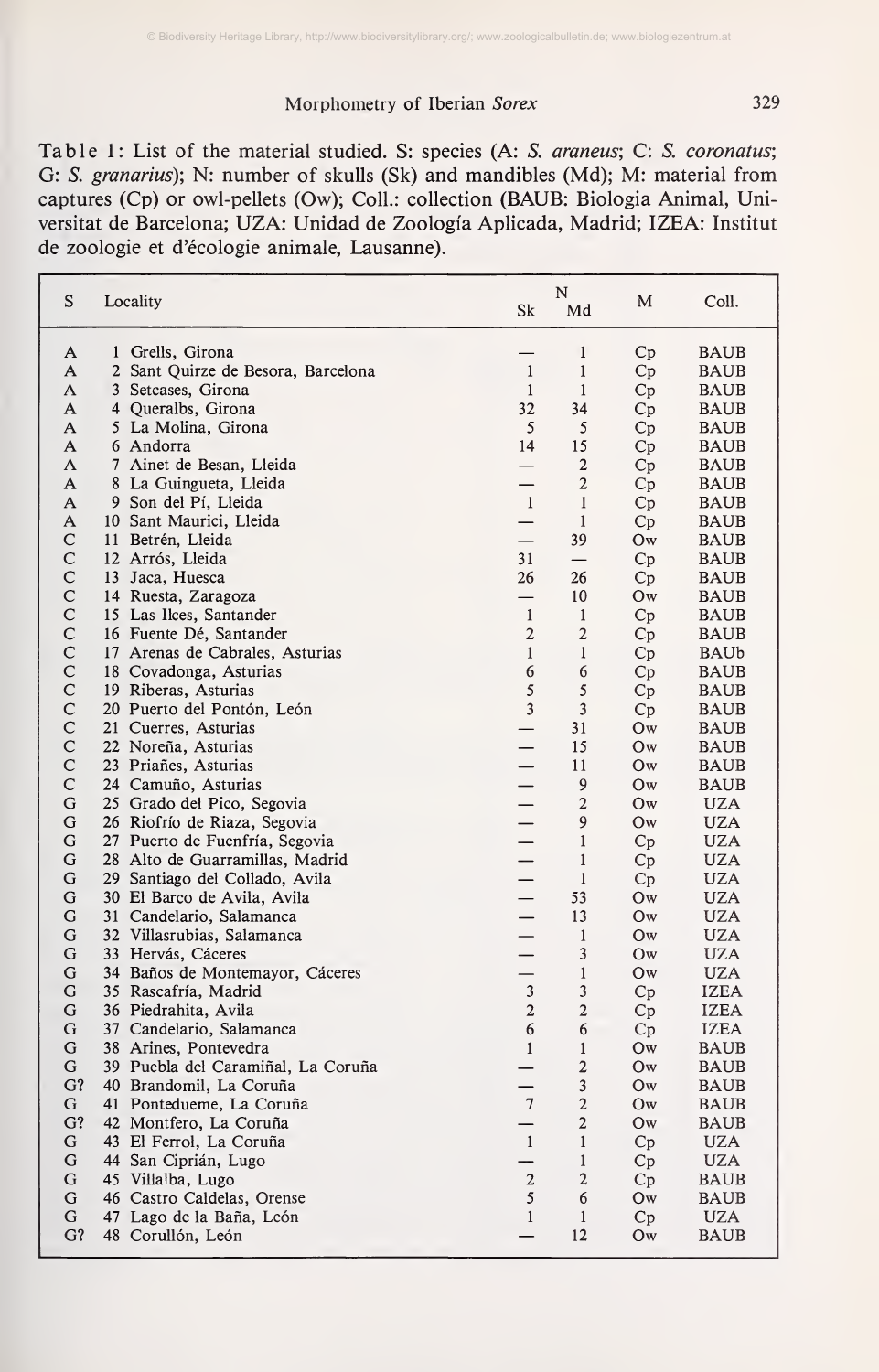<sup>330</sup> M. J. López-Fuster & J. Ventura



Fig. 1: Iberian distribution areas of *Sorex granarius* ( $-$ ), *S. coronatus* ( $-$ ) and *S. araneus*  $(-,-,-)$  according to literature. Localities of the specimens analysed as in Table 1.

granarius from Sierra de Guadarrama, Sierra de Gredos and Galicia (see Gisbert et al. 1988). Discriminant analyses were carried out on mandibles and skulls from single species locations, using the SPSS-PC+ programs (Norusis 1988).

#### Results and discussion

Basic descriptive statistics of mandible measurements of the Iberian populations of the Sorex araneus-arcticus species group are shown in table 2. Samples were subjected to distance analysis using standardized data to calculate average taxonomic distances. A phenogram of distance relationships among populations was produced by the unweighted pair-group method using arithmetic averages (UPGMA). In the phenogram (Fig. 2) there appeared two main clusters, which represented the eastern large size forms (S. coronatus from Navarra and Guipúzcoa, Huesca, French Pyrenees and Vail d'Aran, and samples of S. araneus) and the western small size forms (S. coronatus from León and Asturias, and samples of S. granarius). The results of the principal component analysis are presented in a three-dimensional diagram (Fig. 3), with the centroid for each sample and a minimum spanning tree, which shows the shortest path connecting all samples. The first three components account for 74.44  $\%$ , 19.30  $\%$  and 2.77  $\%$  of the variation, respectively (Tab. 3). Component <sup>I</sup> is a size factor, with positive loadings for all variables, whereas component II is highly correlated with  $\gamma$  and  $\delta$ , and to a lesser extent with  $\alpha$  and  $\beta$ . Shrews with large mandibles were located on the right of the diagram, coinciding with the samples that constituted the first main cluster. Within this group, two sub-groups can be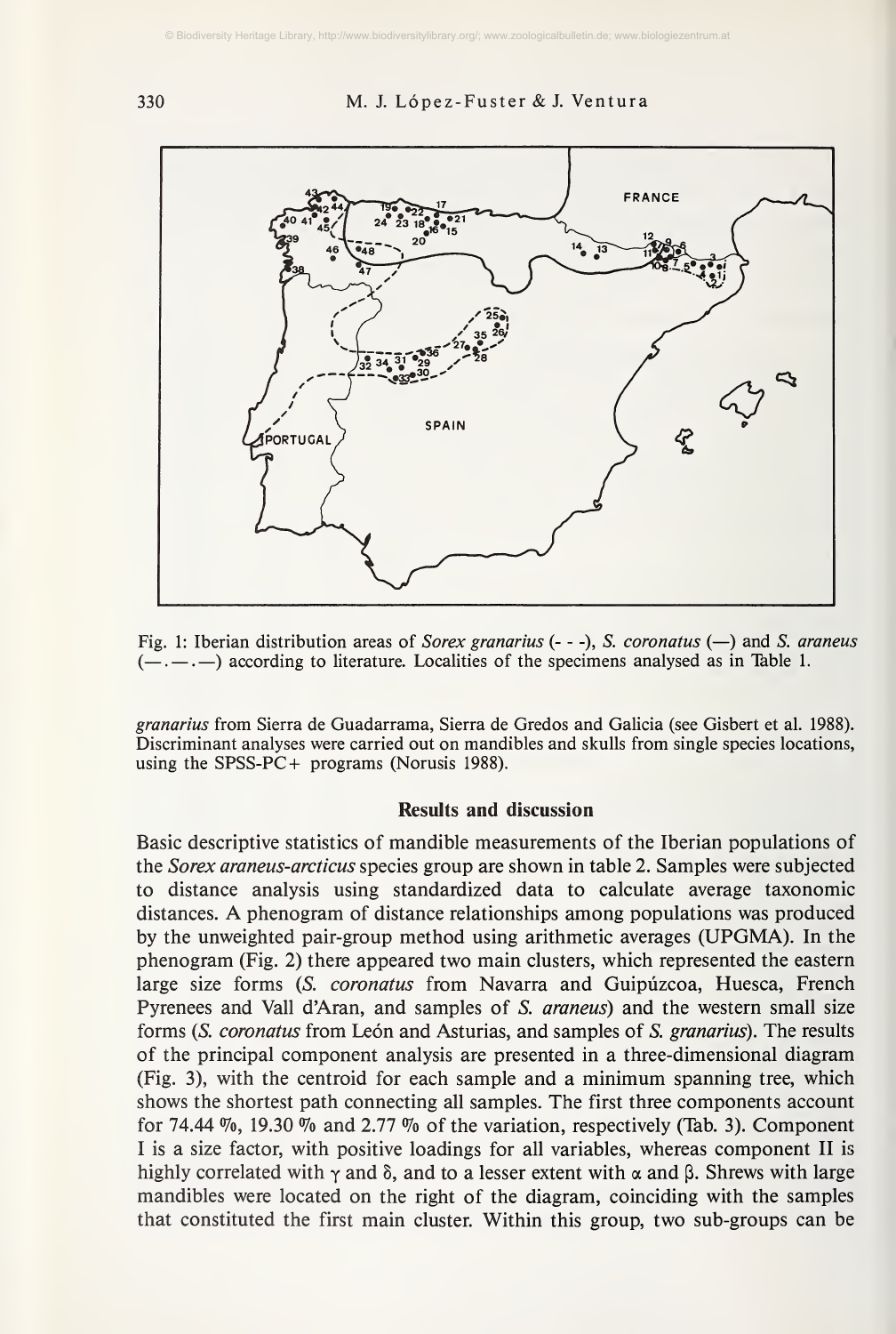Table 2: Descriptive statistics of jaw measurements of Sorex granarius (GU: Guadarrama; GR: Gredos; GA: Galicia; Gisbert et al. 1988), S. coronatus (LE: León; AS: Asturias; NG: Navarra and Guipúzcoa; HU: Huesca; FR: Hautes Pyrénées, France; VA: Valí dAran; López-Fuster & Ventura 1987) and S. araneus (AN: Andorra; López-Fuster 1983; QU: Queralbs; Sans-Coma 1979).

|            |                                                                                                    | $\mathbf n$                                                    | $\overline{\textbf{X}}$                                                                         | sd                                                                                       | min.                                                                                            | max.                                                                                            |        |                                                                               | $\mathbf n$                                                    | $\overline{\textbf{X}}$                                                              | sd                                                                                   | min.                                                                                 | max.                                                                                 |
|------------|----------------------------------------------------------------------------------------------------|----------------------------------------------------------------|-------------------------------------------------------------------------------------------------|------------------------------------------------------------------------------------------|-------------------------------------------------------------------------------------------------|-------------------------------------------------------------------------------------------------|--------|-------------------------------------------------------------------------------|----------------------------------------------------------------|--------------------------------------------------------------------------------------|--------------------------------------------------------------------------------------|--------------------------------------------------------------------------------------|--------------------------------------------------------------------------------------|
| $\alpha$   | GU<br><b>GR</b><br>GA<br>LE<br>$\mathbf{A}\mathbf{S}$<br>NG<br>HU<br>${\rm FR}$<br>VA<br>AN<br>QU  | 13<br>73<br>20<br>32<br>46<br>24<br>29<br>33<br>31<br>20<br>41 | 6.11<br>6.30<br>6.29<br>6.49<br>6.47<br>6.60<br>6.69<br>6.71<br>6.78<br>6.91<br>7.18            | 0.11<br>0.18<br>0.20<br>0.22<br>0.18<br>0.11<br>0.17<br>0.15<br>0.14<br>0.20<br>0.11     | 5.93<br>5.80<br>5.80<br>5.93<br>6.06<br>6.46<br>6.33<br>6.46<br>6.33<br>6.59<br>6.85            | 6.33<br>6.59<br>6.72<br>6.99<br>6.72<br>6.85<br>6.99<br>6.99<br>7.12<br>7.25<br>7.38            | β      | GU<br>GR<br>GA<br>LE<br>AS<br>NG<br>HU<br>${\rm FR}$<br>VA<br>AN<br>QU        | 13<br>73<br>20<br>32<br>46<br>24<br>29<br>33<br>31<br>19<br>41 | 1.09<br>1.14<br>1.15<br>1.18<br>1.19<br>1.25<br>1.24<br>1.26<br>1.27<br>1.16<br>1.18 | 0.10<br>0.08<br>0.08<br>0.08<br>0.09<br>0.10<br>0.09<br>0.06<br>0.08<br>0.06<br>0.09 | 0.94<br>0.87<br>1.00<br>1.00<br>1.00<br>1.07<br>1.13<br>1.10<br>1.10<br>1.03<br>1.03 | 1.26<br>1.29<br>1.29<br>1.36<br>1.45<br>1.49<br>1.49<br>1.39<br>1.46<br>1.29<br>1.36 |
| γ          | GU<br>GR<br>GA<br>LE<br>AS<br>$\overline{\text{NG}}$<br>HU<br>${\rm FR}$<br>VA<br>AN<br>QU         | 13<br>73<br>20<br>32<br>46<br>24<br>29<br>33<br>31<br>19<br>41 | 1.93<br>1.87<br>1.89<br>1.88<br>1.95<br>1.97<br>2.00<br>1.97<br>2.01<br>1.88<br>1.89            | 0.16<br>0.14<br>0.15<br>0.21<br>0.17<br>0.15<br>0.14<br>0.18<br>0.18<br>0.11<br>0.15     | 1.68<br>1.51<br>1.52<br>1.45<br>1.55<br>1.62<br>1.78<br>1.62<br>1.62<br>$\frac{1.71}{1.59}$     | 2.26<br>2.29<br>2.23<br>2.45<br>2.33<br>2.23<br>2.26<br>2.23<br>2.36<br>2.07<br>2.19            | δ      | GU<br>GR<br>GA<br>LE<br>AS<br>NG<br>HU<br>FR<br>VA<br>AN<br>QU                | 13<br>73<br>20<br>32<br>46<br>24<br>29<br>33<br>31<br>19<br>41 | 0.14<br>0.19<br>0.19<br>0.15<br>0.15<br>0.19<br>0.19<br>0.16<br>0.10<br>0.26<br>0.33 | 0.11<br>0.08<br>0.09<br>0.10<br>0.09<br>0.08<br>0.08<br>0.07<br>0.09<br>0.09<br>0.09 | 0<br>0<br>0.04<br>0<br>$\boldsymbol{0}$<br>0.04<br>0.04<br>0.04<br>0<br>0.11<br>0.15 | 0.38<br>0.41<br>0.37<br>0.37<br>0.34<br>0.37<br>0.37<br>0.29<br>0.36<br>0.44<br>0.57 |
| <b>IAL</b> | GU<br>GR<br>GA<br>LE<br>AS<br>NG<br>HU<br>${\rm FR}$<br><b>VA</b><br>AN<br>QU                      | 10<br>60<br>15<br>32<br>46<br>24<br>29<br>33<br>31<br>16<br>37 | 11.29<br>11.42<br>11.71<br>12.01<br>12.24<br>12.57<br>12.61<br>12.70<br>12.68<br>12.81<br>12.80 | 0.25<br>0.29<br>0.24<br>0.35<br>0.33<br>0.26<br>0.27<br>0.26<br>0.28<br>0.22<br>0.18     | 10.94<br>10.94<br>11.33<br>11.07<br>11.33<br>11.99<br>11.99<br>12.26<br>11.86<br>12.52<br>12.20 | 11.60<br>11.99<br>12.13<br>12.65<br>12.78<br>13.05<br>13.18<br>13.18<br>13.18<br>13.18<br>13.80 | LDS    | GU<br>GR<br>GA<br>LE<br>AS<br>NG<br>HU<br>${\rm FR}$<br><b>VA</b><br>AN<br>QU | 11<br>58<br>15<br>32<br>46<br>24<br>29<br>33<br>31<br>19<br>40 | 6.89<br>6.90<br>7.18<br>7.42<br>7.60<br>7.81<br>7.74<br>7.93<br>7.85<br>7.97<br>8.07 | 0.19<br>0.23<br>0.18<br>0.27<br>0.27<br>0.19<br>0.25<br>0.21<br>0.30<br>0.21<br>0.15 | 6.59<br>6.33<br>6.85<br>6.72<br>6.85<br>7.51<br>7.25<br>7.64<br>6.72<br>7.38<br>7.60 | 7.25<br>7.25<br>7.38<br>8.04<br>8.04<br>8.17<br>8.37<br>8.30<br>8.17<br>8.30<br>8.30 |
| $M_1-M_3$  | GU<br>GR<br>GA<br>LE<br>AS<br>NG<br>HU<br>${\sf FR}$<br>VA<br>AN<br>QU                             | 11<br>62<br>16<br>32<br>46<br>24<br>29<br>33<br>31<br>19<br>41 | 3.62<br>3.61<br>3.70<br>3.85<br>3.81<br>3.95<br>3.90<br>4.01<br>3.94<br>3.96<br>3.96            | 0.09<br>0.10<br>0.10<br>0.10<br>0.12<br>0.08<br>0.10<br>0.10<br>0.09<br>0.10<br>0.07     | 3.56<br>3.43<br>3.56<br>3.69<br>3.56<br>3.82<br>3.69<br>3.82<br>3.82<br>3.82<br>3.82            | 3.82<br>3.95<br>3.82<br>4.09<br>4.09<br>4.09<br>4.09<br>4.22<br>4.09<br>4.09<br>4.09            | $LM_3$ | GU<br>GR<br>GA<br>LE<br>AS<br>NG<br>HU<br>${\rm FR}$<br><b>VA</b><br>AN<br>QU | 11<br>55<br>16<br>32<br>46<br>24<br>29<br>33<br>31<br>19<br>41 | 1.01<br>1.00<br>1.01<br>1.05<br>1.04<br>1.06<br>1.07<br>1.08<br>1.07<br>1.06<br>1.10 | 0.04<br>0.04<br>0.03<br>0.04<br>0.04<br>0.03<br>0.03<br>0.03<br>0.03<br>0.03<br>0.03 | 0.97<br>0.94<br>0.94<br>1.00<br>0.97<br>1.03<br>1.03<br>1.03<br>1.03<br>1.00<br>1.03 | 1.07<br>1.10<br>1.07<br>1.13<br>1.13<br>1.13<br>1.13<br>1.13<br>1.16<br>1.13<br>1.16 |
| AL         | GU<br>GR<br>GA<br>LE<br>AS<br>NG<br>$H\bar{U}$<br>${\rm FR}$<br><b>VA</b><br>$\overline{AN}$<br>QU | 13<br>71<br>20<br>32<br>46<br>24<br>29<br>33<br>31<br>19<br>41 | 9.07<br>9.05<br>9.11<br>9.28<br>9.38<br>9.69<br>9.78<br>9.83<br>9.93<br>9.81<br>10.18           | 0.18<br>0.22<br>0.26<br>0.25<br>$0.25$<br>$0.18$<br>0.26<br>0.19<br>0.17<br>0.27<br>0.23 | 8.80<br>8.60<br>8.70<br>8.70<br>8.80<br>9.40<br>9.30<br>9.40<br>9.50<br>9.20<br>9.60            | 9.40<br>9.50<br>9.60<br>9.80<br>9.80<br>10.10<br>10.30<br>10.20<br>10.20<br>10.30<br>10.80      | CH     | GU<br>GR<br>GA<br>LE<br>AS<br>NG<br>HU<br>${\rm FR}$<br>VA<br>AN<br>QU        | 13<br>73<br>20<br>32<br>46<br>24<br>29<br>33<br>31<br>18<br>40 | 4.26<br>4.23<br>4.29<br>4.29<br>4.44<br>4.63<br>4.63<br>4.68<br>4.74<br>4.64<br>4.74 | 0.14<br>0.14<br>0.18<br>0.15<br>0.16<br>0.11<br>0.16<br>0.12<br>0.15<br>0.14<br>0.14 | 4.00<br>3.90<br>4.00<br>4.00<br>4.10<br>4.40<br>4.30<br>4.50<br>4.40<br>4.40<br>4.50 | 4.50<br>4.60<br>4.60<br>4.70<br>4.90<br>4.90<br>4.90<br>5.00<br>5.00<br>4.90<br>5.00 |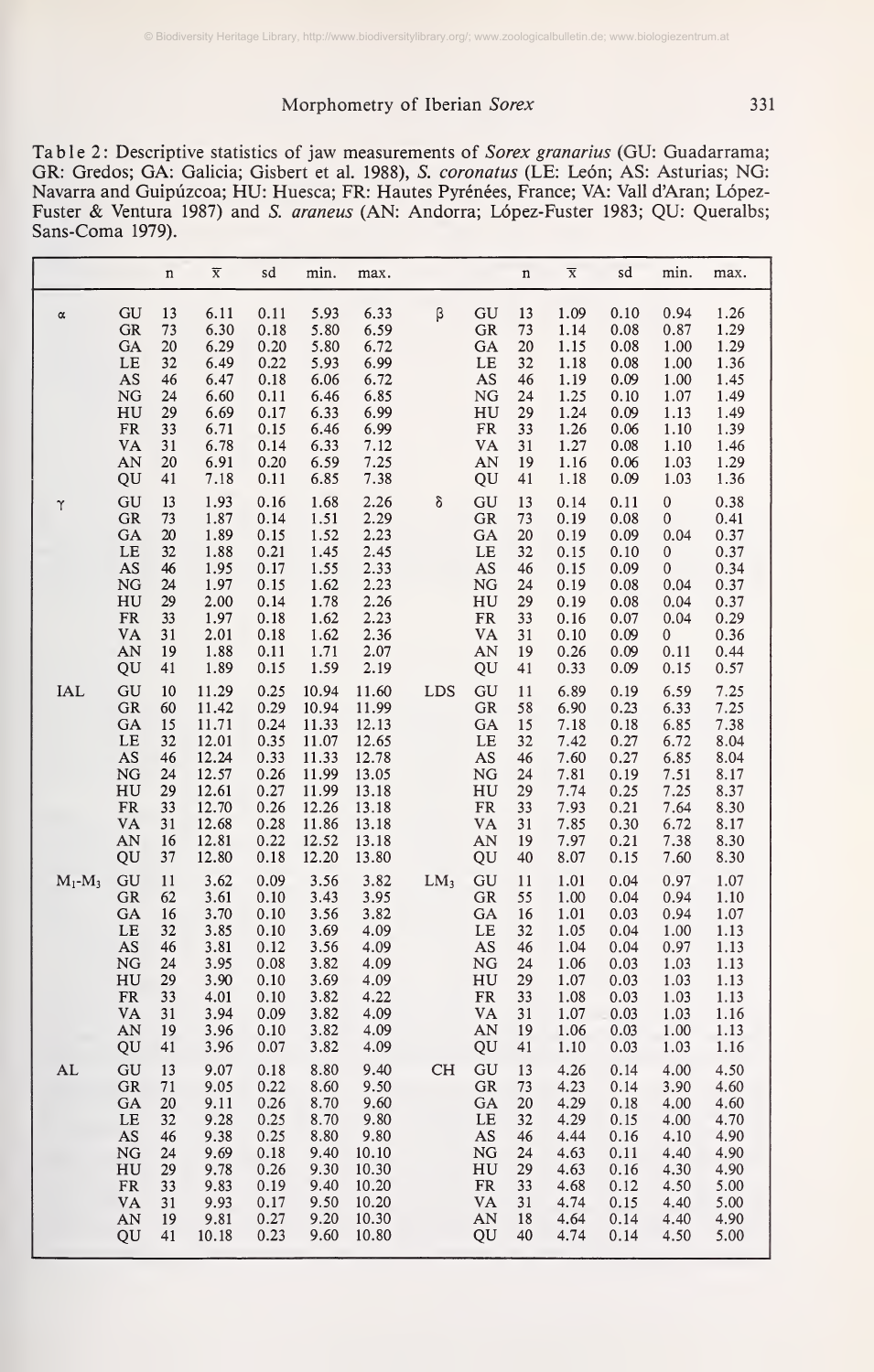



Fig. 2: Distance phenogram depicting the morphometrical relationships between samples of S. granarius (GU: Guadarrama; GR: Gredos; GA: Galicia), S. coronatus (LE: León; AS: Asturias; NG: Navarra and Guipúzcoa; HU: Huesca; FR: Hautes Pyrénées, France; VA: Vall d'Aran) and Sorex araneus (AN: Andorra; QU: Queralbs). Cophenetic correlation coefficient is 0.78.

distinguished, one corresponding to S. *araneus*, characterized by high values of the mandibular foramen, and the other containing the large size specimens of S. coronatus, with lower values of  $\delta$  (Tab. 2). Samples of S. granarius were located on the left side of the diagram, because of their small size, whereas the smaller specimens of S. coronatus occupied an intermediate position in the diagram.

The distribution of the samples in the canonical space coincide with their geographical location and provide evidence of a clinal size variation in the Iberian Peninsula, reported in previous studies: size decrease from East to West in S. araneus (López-Fuster 1983) and S. coronatus (Nores 1979; López-Fuster & Ventura 1987), and a slight size increase from South to North in S. granarius (Gisbert et al. 1988). This clinal variation, which is especially notable in S. *coronatus*, determines that its metrical values overlap substantially with those of S. araneus in the East and S. granarius in the West (Tab. 2). This hinders the specific determination based on univariate statistical analyses in or near sympatric areas. In an attempt to solve this problem, discriminant analyses of mandible and skull parameters were carried out. As for the mandible, the discriminant analysis between S. araneus and S. coronatus was performed with specimens from localities  $1-10$  and  $13-14$ , respectively (Tab. 1). The function obtained included five variables and classified 96.77  $\%$  of the individuals correctly (Tab. 4), with three specimens wrongly classified from Andorra. To assess its efficiency, the function was applied to a sample of S. coronatus from Betrén (locality 11, Tab. 1), and  $96.15\%$  of the cases were classified correctly. Except for LDS, the variables selected in our function coincided with those of Hausser  $\&$ Jammot (1974), calculated for central-European animals. However, when their function was applied to the mandibles from Betrén, only 70.49  $\%$  of the cases were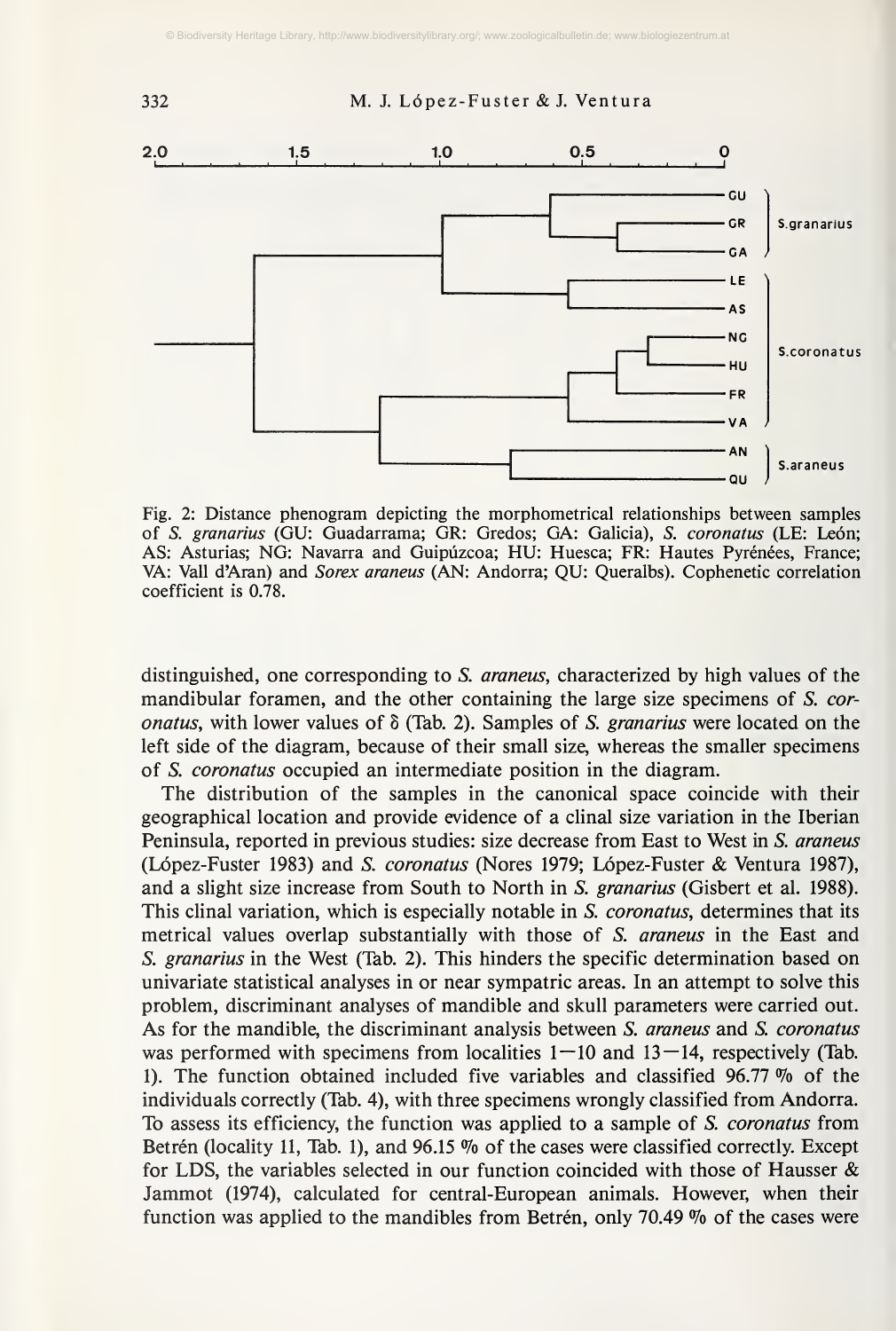

Fig. 3: Projection of the first three axes from principal component analysis of mandible characters and minimum spanning tree showing distances between nearest neighbours. (S. granarius: GU: Guadarrama; GR: Gredos; GA: Galicia; S. coronatus: LE: León; AS: Asturias; NG: Navarra and Guipúzcoa; HU: Huesca; FR: Hautes Pyrénées, France; VA: Vall d'Aran; S. araneus: AN: Andorra; QU: Queralbs).

| Variable        |       | $_{\rm II}$ | III      |
|-----------------|-------|-------------|----------|
| $\alpha$        | 0.920 | $-0.351$    | 0.008    |
| β               | 0.764 | 0.553       | $-0.175$ |
| $\check{ }$     | 0.460 | 0.823       | 0.317    |
| δ               | 0.351 | $-0.890$    | 0.173    |
| <b>IAL</b>      | 0.984 | $-0.011$    | $-0.088$ |
| <b>LDS</b>      | 0.983 | $-0.063$    | $-0.098$ |
| $M_1-M_3$       | 0.963 | 0.046       | $-0.224$ |
| LM <sub>3</sub> | 0.955 | $-0.115$    | 0.017    |
| AL              | 0.979 | $-0.093$    | 0.142    |
| H <sub>C</sub>  | 0.973 | 0.064       | 0.168    |

Table 3: Character loadings for the three components of the principal components analysis.

well classified. The important geographical variation of the *araneus* group species over their distribution area (Loch 1977; Hausser 1984) recommends the use of our function for the Iberian specimens, even though it includes one more variable than the formula of Hausser & Jammot (1974).

It has been demonstrated that jaw measurements are more appropriate than skull measurements to analyse morphometrical relationships between shrews (e.g. Hausser & Jammot 1974). However, <sup>a</sup> discriminant analysis on skull parameters between S. araneus and S. coronatus was performed, in order to provide supplementary information about the morphometrical differences between these two species in Spain. In spite of the restriction that the function can have for owl-pellet material, it can be easier to apply to captured animals, especially when mandibular variables are dif-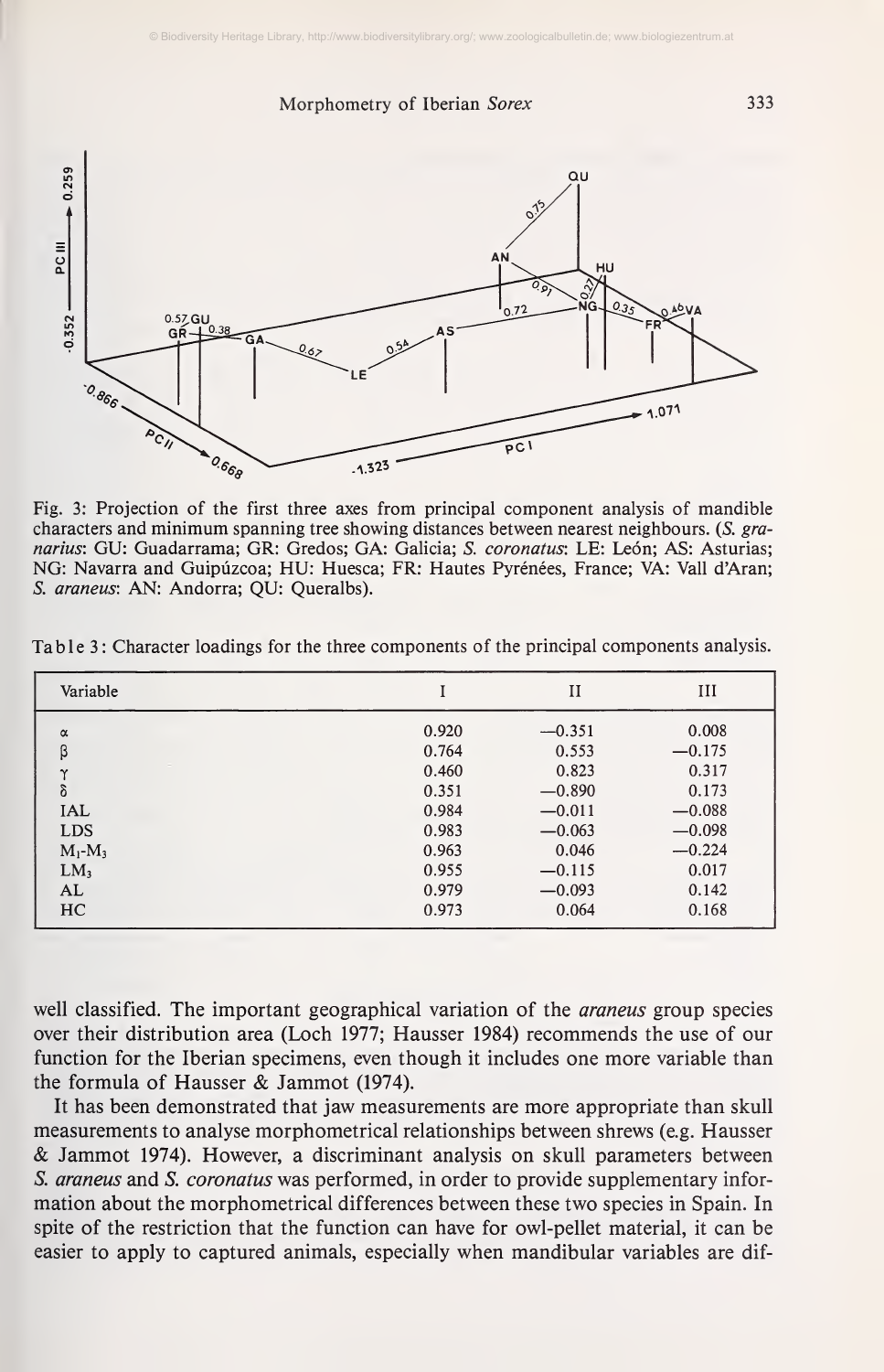#### <sup>334</sup> M. J. López-Fuster & J. Ventura

#### Table 4: Results of the discriminant analyses.

| Sorex araneus vs. Sorex coronatus                                                                                                                                                         |    |              |                                 |              |
|-------------------------------------------------------------------------------------------------------------------------------------------------------------------------------------------|----|--------------|---------------------------------|--------------|
| Mandible                                                                                                                                                                                  |    |              |                                 |              |
| Discriminant function:<br>dl = 3.9698 $\alpha$ - 10.1922 $\beta$ - 3.7647 $\gamma$ + 5.9951 $\delta$ + 1.9362 LDS - 25.2155<br>Discriminant value: S. araneus $> -0.7006 > S$ . coronatus |    |              |                                 |              |
|                                                                                                                                                                                           |    |              |                                 |              |
| Actual group                                                                                                                                                                              | N  | S. araneus   | Predicted group<br>S. coronatus | $\%$ Correct |
| S. araneus                                                                                                                                                                                | 61 | 58           | 3                               | 95.10        |
| S. coronatus                                                                                                                                                                              | 32 | $\mathbf{0}$ | 32                              | 100.00       |
| Total                                                                                                                                                                                     | 93 | 58           | 35                              | 96.77        |
| Skull                                                                                                                                                                                     |    |              |                                 |              |
| $d2 = -1.6867 \text{ CBL} + 2.1048 \text{ RL} + 4.5365 \text{ SCL} - 6.3072 \text{ ZW} + 0.1764$                                                                                          |    |              |                                 |              |
| Discriminant value: S. araneus $> 0.1255 > S$ . coronatus                                                                                                                                 |    |              | Predicted group                 |              |
|                                                                                                                                                                                           | N  | S. araneus   | S. coronatus                    | % Correct    |
|                                                                                                                                                                                           | 35 | 34           | $\mathbf{1}$                    | 97.10        |
|                                                                                                                                                                                           | 36 | $\mathbf{2}$ | 34                              | 94.40        |
| Actual group<br>S. araneus<br>S. coronatus<br>Total                                                                                                                                       | 71 | 36           | 35                              | 95.77        |
| Sorex coronatus vs. Sorex granarius                                                                                                                                                       |    |              |                                 |              |
| Mandible                                                                                                                                                                                  |    |              |                                 |              |
| Discriminant function:<br>$d3 = 0.8181 \text{ ML} + 3.6415 \text{ LDS} + 2.3643 \text{ CH} - 44.4485$<br>Discriminant value: S. coronatus $> 0.2959 > S$ . granarius                      |    |              |                                 |              |
|                                                                                                                                                                                           |    |              | Predicted group                 |              |
|                                                                                                                                                                                           | N  | S. granarius | S. coronatus                    | % Correct    |
|                                                                                                                                                                                           | 63 | 62           | $\mathbf{1}$                    | 98.40        |
| Actual group<br>S. granarius<br>S. coronatus                                                                                                                                              | 45 | 3            | 42                              | 93.30        |

ficult to measure. The analysis was performed with specimens from localities  $2-6$ , 9 and 12—13, respectively (Tab. 1), and it furnished a function based on four variables, which classified 95.77  $\%$  of the cases correctly (Tab. 4). Three specimens were incorrectly classified, one S. araneus from Andorra and two S. coronatus from Jaca (Huesca).

In the case of S. coronatus and S. granarius the discriminant analysis on mandible measurements was carried out with specimens from localities  $21 - 24$  and  $25 - 34$ , respectively (Tab. 1), and it furnished a function with three variables and with 96.30 % of correct classification (Tab. 4). Three specimens of S. coronatus from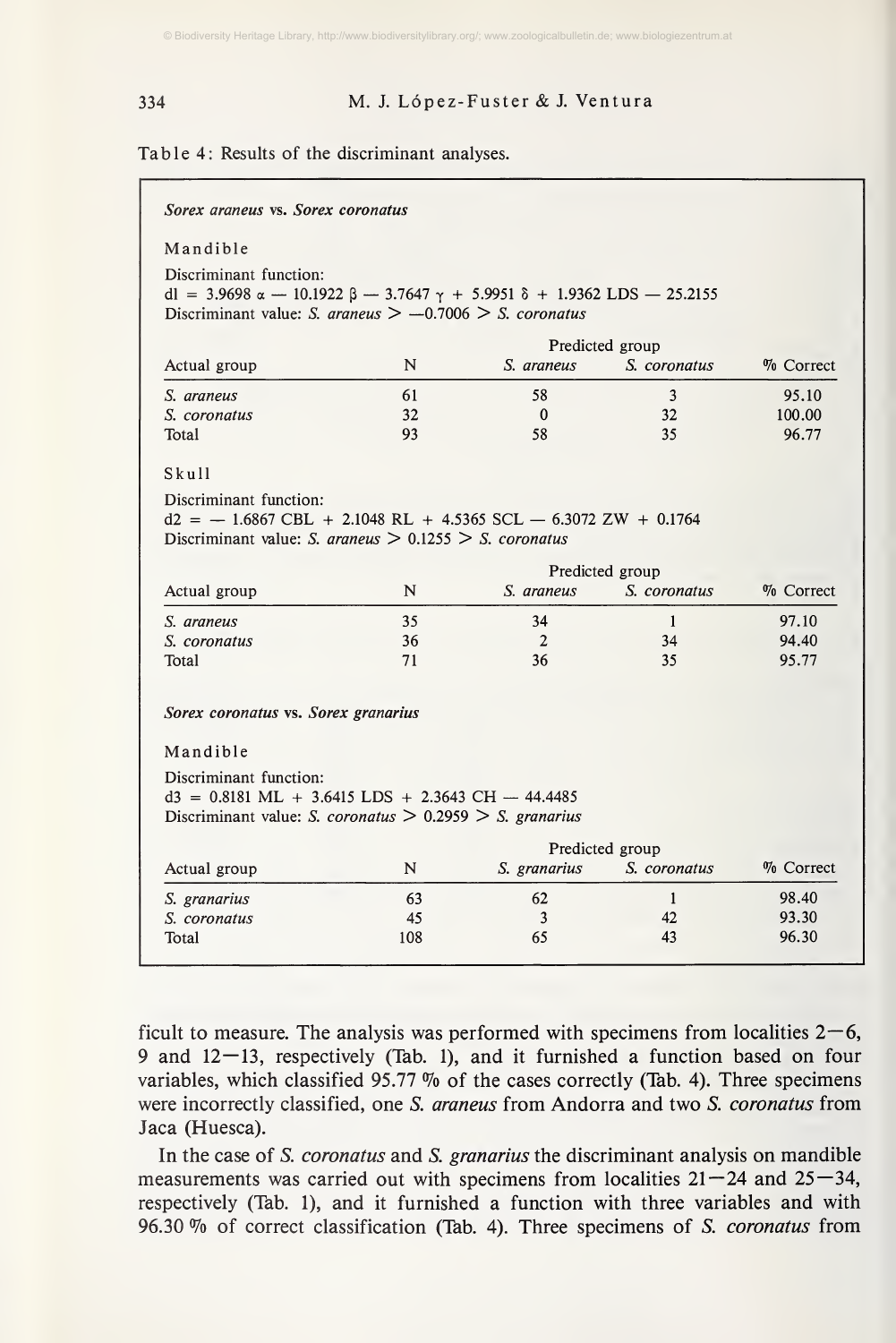Asturias (two from Noreña and one from Camuño) and one of S. granarius from Gredos (El Barco de Avila) were classified incorrectly. This function was applied to morphologically, geographically or even cytologically determined specimens from localities  $15-20$ ,  $35-37$  (Tab. 1), and gave 100 % of correct classification. Subsequently, the function was also applied to those specimens of doubtful specific determination according to their geographical origin (localities 38—48, Tab. 1). In this case, of the 17 animals from Galicia initially assigned to S. granarius, four (two from Montfero and two from Brandomil, La Coruña) were classified as S. coronatus. Likewise, 7 out of 12 presumed S. *coronatus* from Corullón (León) were determined by the function as S. granarius. These results can be attributed to two main causes. On the one hand, the clinal size variation observed in both species determines that in the Northwest of the Iberian Peninsula specific discrimination by means of multivariate analysis on metrical traits does not attain the degree of efficiency that is obtained when animals from allopatric areas are considered. Indeed, it has been reported that the variation of the mandibular morphometry of the species analysed is at first a function of eco-geographical conditions (Hausser et al. 1985). Since these species share the same ecological niche (Hausser 1984), they converge to a similar size in the parapatric areas. On the other hand, although the syntopy between two species of the *Sorex araneus-arcticus* group is rare (Hausser 1978; Graf et al. 1979), it could explain the presence of S. coronatus and S. granarius in the samples of Comilón and Brandomil. Similar results have been reported in other localities from the Iberian Peninsula, such as Sedaño (Niethammer 1956; Hausser 1984) and Cascajares (Brunet-Lecomte & Delibes 1988), in Burgos. Thus, it cannot be ruled out that the overlapping area of S. *coronatus* and S. *granarius* is larger than generally accepted. Our results about the presence of both species in León confirm the previous findings of Brunet-Lecomte & Delibes (1988), according to which S. granarius spreads further from western León to the East. Moreover, we suggest that S. *coronatus* can also have a larger distribution area, extending to the northwestern coast of Galicia. According to the data about the comparative ecology of the Sorex araneus complex (Hausser 1978, 1984; Hausser et al. 1985), in this extensive overlapping area S. granarius and S. coronatus must be mostly parapatric and mutually exclusive. This mutual exclusion, which is mainly a sharp altitudinal one in the mountainous areas between S. coronatus and S. araneus, remains to be analysed.

#### Acknowledgements

We thank Prof. Dr. Vogel and Prof. Dr. Hausser for kindly allowing us access to the collection of the Institut de Zoologie et d'écologie animale in Lausanne (Switzerland); D. Julio Gisbert and Dr. R. Garcia-Perea for providing data from the former collection of the Unidad de Zoología Aplicada (Madrid); Prof. Dr. V. Sans-Coma (Málaga) and Prof. Dr. J. Gosalbez (Barcelona) for their useful suggestions. We also thank R. Rycroft (Barcelona) for improving the English text.

#### References

Brunet-Lecomte, P. & M. Delibes (1988): Étude biometrique et répartition de Sorex coronatus et Sorex granarius (Mammalia, Insectivora) dans le Nord-Ouest de l'Espagne.<br>
— Bull. mens. Soc. Linn. Lyon 57: 201-208.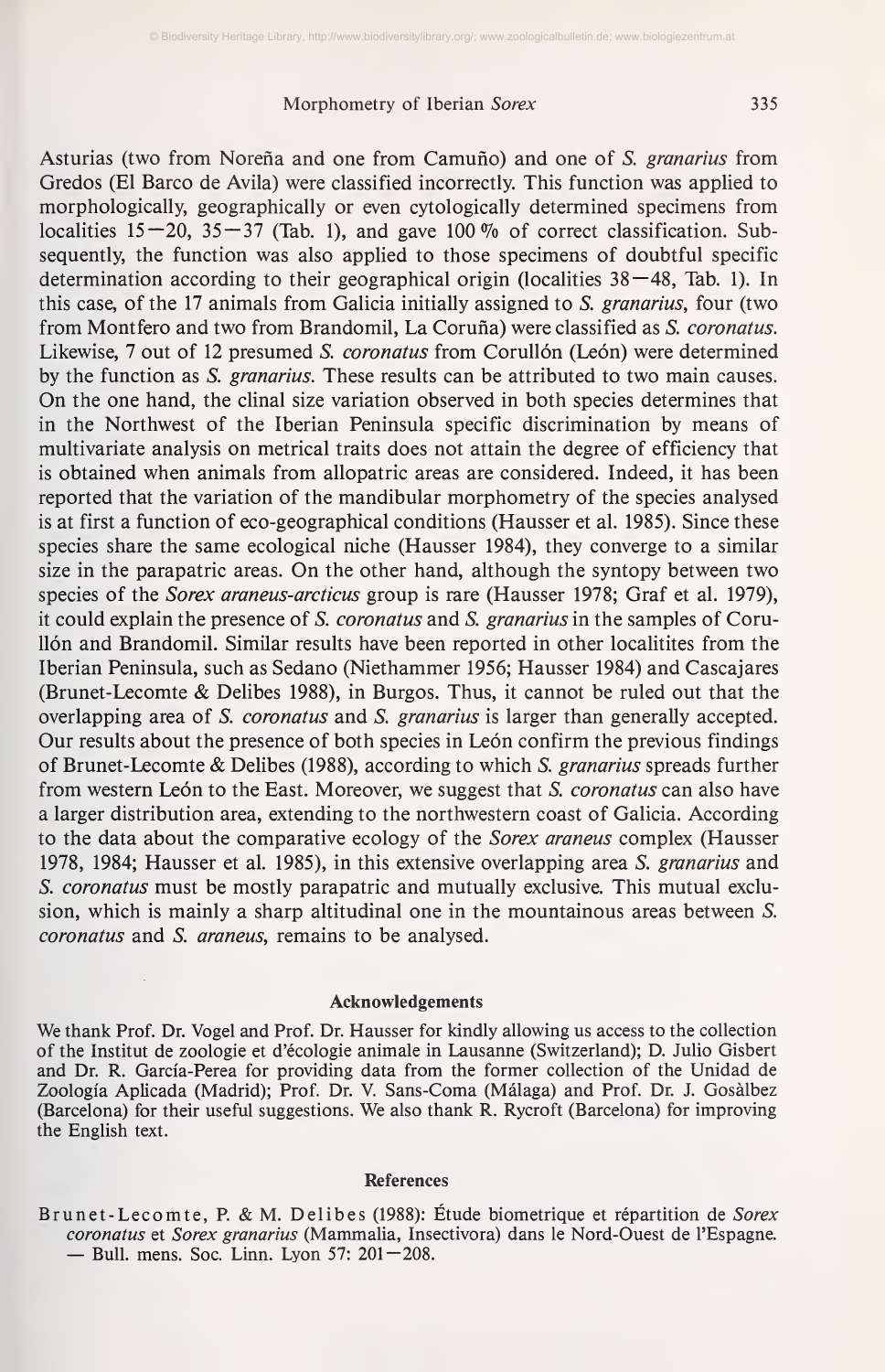<sup>336</sup> M. J. López-Fuster & J. Ventura

- Catzeflis,E, J. D. Graf, J. Hausser&R Vogel (1982): Comparaison biochimique des Musaraignes du genre *Sorex* en Europe occidentale (Soricidae, Mammalia). —  $Z$ . Zool. Syst. EvolForsch. 20: 223—233.
- Garcia Dory, M. A. (1977): Sistemática y distribución en Asturias de los pequeños mamíferos (Insectivora, Chiroptera, Rodentia). — Sup. Cien. Bol. IDEA 22: 187—248.
- Garzón-Heydt, J., S. Castroviejo & J. Castroviejo (1971): Notas preliminares sobre la distribución de algunos micromamíferos en el norte de España. — Säugetierk. Mitt. 19:  $217 - 222$ .
- Gisbert, J., M. J. López-Fuster, R. Garcia-Perea & J. Ventura (1988): Distribution and biometry of Sorex granarius (Miller, 1910) (Soricinae: Insectivora). — Z. Säugetierk.  $53: 267 - 275.$
- Gosälbez, J., M. J. López-Fuster, M. Boada&V. Sans-Coma (1981): Sobre la pre sencia de Sorex araneus (Mammalia, Insectivora) en el Montseny (Cataluña). — P. Dept. Zool. Barcelona 7: 89—91.
- Graf, J. D., J. Hausser, A. Farina & P. Vogel (1979): Confirmation du status specifique de Sorex samniticus Altobello, <sup>1926</sup> (Mammalia, Insectivora). — Bonn. zool. Beitr. 30:  $14 - 21$ .
- Haus ser, J. (1978): Repartition en Suisse et en France de Sorex araneus L., <sup>1758</sup> et de Sorex coronatus Millet, <sup>1828</sup> (Mammalia, Insectivora). — Mammalia 42: 329—341.
- Haus ser, J. (1984): Genetic drift and selection: Their respective weights in the morphological and genetic differentiation of four species of shrews in Southern Europe (Insectivora, Soricidae). — Z. zool. Syst. EvolForsch. 22: 302—320.
- Haus ser, J. (1990a): Sorex coronatus Millet, <sup>1882</sup> Schabrackenspitzmaus. In: Niet hammer, J. & F. Krapp (eds.): Handbuch der Säugetiere Europas. Vol. 3/1, 279—286. Aula Verlag, Wiesbaden.
- Hau ss er, J. (1990b): Sorex granarius Miller, <sup>1909</sup> Iberische Waldspitzmaus. In: Niet hammer, J. & F. Krapp (eds.): Handbuch der Säugetiere Europas. Vol. 3/1, 287—289. Aula Verlag, Wiesbaden.
- Hausser, J., F. Catzeflis, A. Meylan & P. Vogel (1985): Speciation in the Sorex araneus complex (Mammalia: Insectivora). — Acta zool. fenn. 170:  $125 - 130$ .
- Hausser, J., J. D. Graf & A. Meylan (1975): Données nouvelles sur les Sorex d'Espagne et des Pyrénées (Mammalia, Insectivora). — Bull. Soc. vaud. Sei. Nat. 72: 241—252.
- Hausser, J. & D. Jammot (1974): Étude biométrique des mächoires chez les Sorex du groupe araneus en Europe continentale (Mammalia, Insectivora). — Mammalia 38:  $324 - 343$ .
- Hausser, J. &N. Zuber (1983): Détermination spécifique d'individus vivants des deux espéces jumelles Sorex araneus et S. coronatus, par deux techniques biochimiques (Insectivora, Soricidae). — Revue suisse zool. 90:  $857 - 862$ .
- Loch, R. (1977): A biometrical study of karyotypes A and B of Sorex araneus L., <sup>1758</sup> in the Netherlands (Mammalia, Insectivora). — Lutra 19:  $21-36$ .
- López-Fuster, M. J. (1983): Sobre los géneros Sorex Linnaeus, 1758, Suncus Ehrenberg, 1833 y Crocidura Wagler, 1832 (Insectivora, Soricidae) en el nordeste de la Península Ibérica. — Tesis Doctoral, Universidad de Barcelona. <sup>338</sup> pp.
- López-Fuster, M. J., J. Gosälbez & V. Sans-Coma (1985): Presencia <sup>y</sup> distribución de Sorex coronatus Millet, <sup>1828</sup> (Insectívora, Mammalia) en el NE ibérico. — P. Dept. Zool. Barcelona 11:  $93-97$ .
- López-Fuster, M. J. & J. Ventura (1987): Estudio morfométrico de Sorex coronatus<br>Millet, 1828 (Mammalia, Insectivora) en el norte de la Península Ibérica y sur de Francia. – In: Sans-Coma, V., S. Mas-Coma & J. Gosàlbez: Mamíferos y Helmintos, 55—64. Edit. Ketres, Barcelona.
- Meylan, A. & J. Hausser (1978): Le type chromosomique A des Sorex du groupe araneus: Sorex coronatus Millet, 1828 (Mammalia, Insectivora). — Mammalia 42: 115 — 122.
- Miller, G. S. (1912): Catalogue of the Mammals of Western Europe. British Museum (Natural History), London. 1019 pp.
- Niethammer, J. (1956): Insektenfresser und Nager Spaniens. Bonn. zool. Beitr. 7:  $249 - 295$ .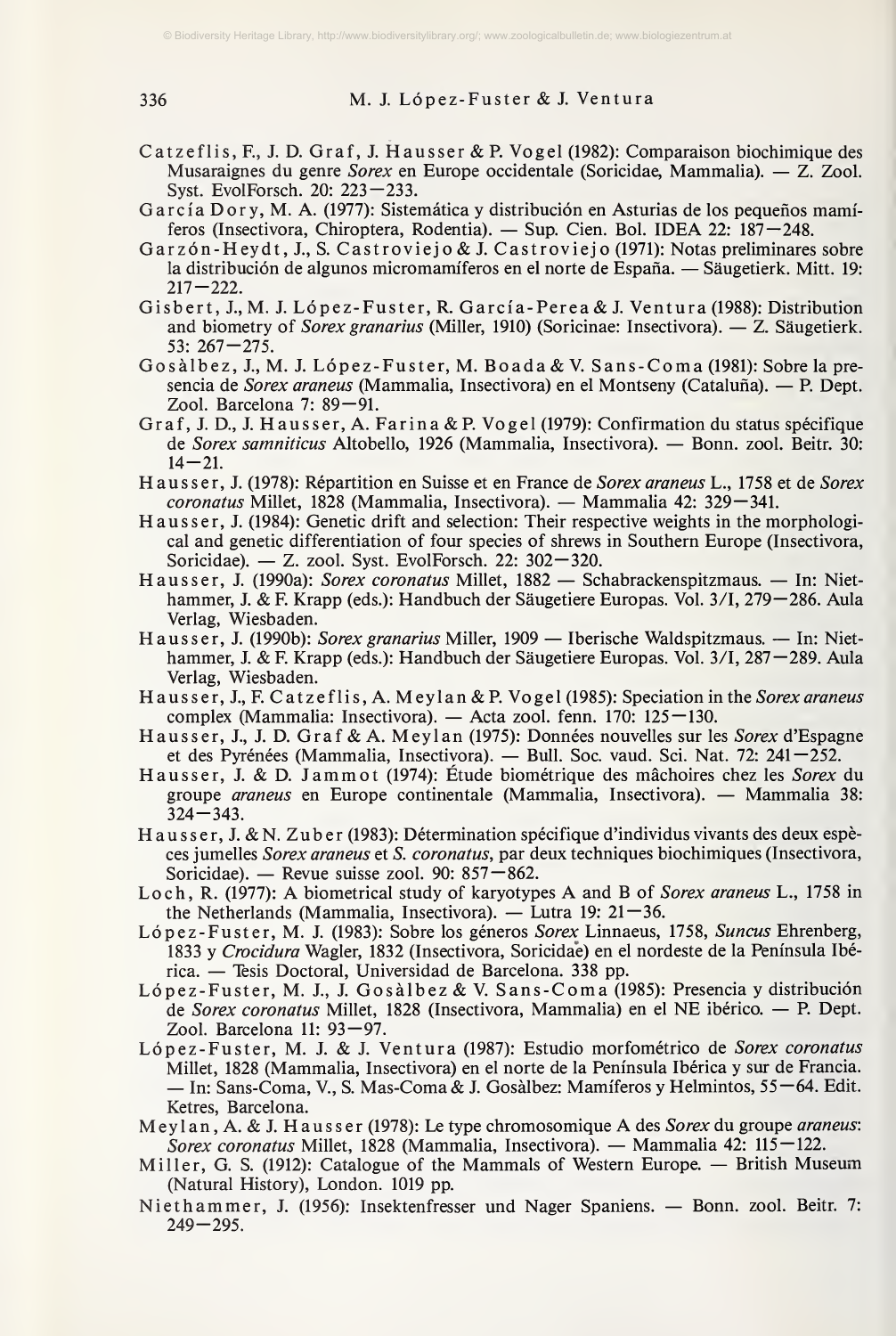Niethammer, J. (1970): Über Kleinsäuger aus Portugal. — Bonn. zool. Beitr. 21: 89—118. No res, C. (1979): Nuevas aportaciones al conocimiento de la subfamilia Soricinae (Mammalia, Insectívora) en los distritos cantábrico <sup>y</sup> lusitano. — Tesis de Licenciatura, Universidad de Oviedo. 73 pp.

Norusis, M. J. (1988): SPSS/PC <sup>+</sup> Advanced Statistics V2.0. — SPSS Inc, Chicago.

Rohlf, F. J. (1988): NTSYS-pc. Numerical Taxomony and Multivariate Analysis System. — Exeter Publishing, New York.

Sans-Coma, V. (1979): Beitrag zur Kenntnis der Waldspitzmaus, Sorex araneus Linné, 1758, in Katalonien, Spanien. - Säugetierk. Mitt. 27: 96—106.

Dra. M. J. López-Fuster, Dr. Jacint Ventura, Departament de Biologia Animal, Facultat de Biologia, Universität de Barcelona, Avinguda Diagonal, 645, 08028- Barcelona, Spain.